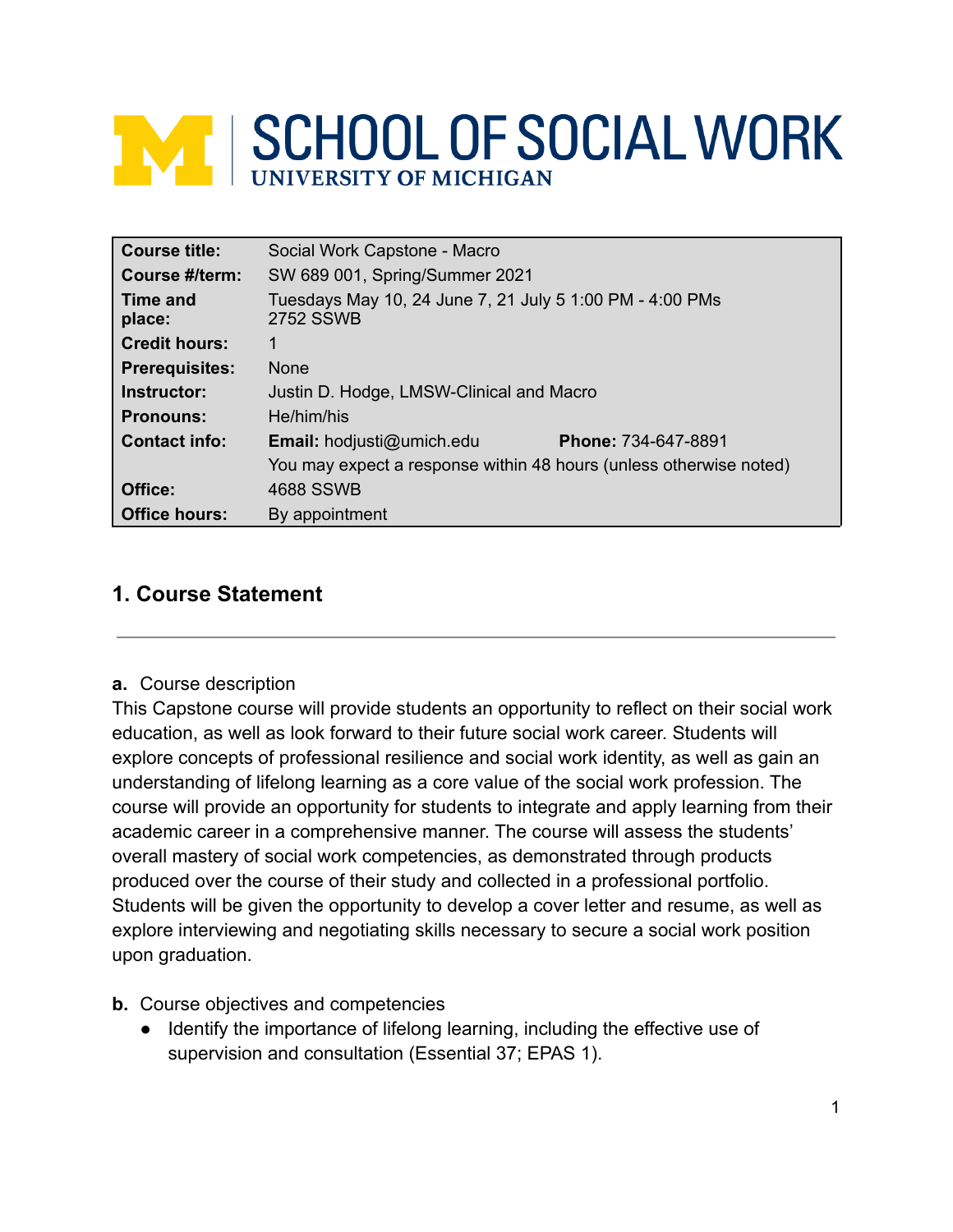- Demonstrate the use of effective communication strategies to market yourself as a professional social worker (Essential 41; EPAS 1, 6, 8).
- Develop a plan for professional resiliency (Essential 43; EPAS 1).
- Apply the 4 core components of emotional intelligence to future growth as a social worker (Essential 42; EPAS 1).
- Reflect on social work learning, especially related to key social work competencies (Essential 42; EPAS 1)

## **c.** Design

This course will use multiple methods including but not limited to: lectures, demonstrations, case studies, readings, guest speakers, discussions, written assignments, individual and group exercises. The course will make use of a computer based portfolio system.

## **d.** Intensive focus on PODS

This course will integrate PODS (privilege, oppression, diversity and social justice) as the framework through which social work practice is viewed. Students will explore how these concepts manifest in social work practice. Students will provide a demonstration of a product or assignment, and reflect on the relationship to PODS.

This course integrates PODS content and skills with a special emphasis on the identification of theories, practice and/or policies that promote social justice, illuminate injustices and are consistent with scientific and professional knowledge. Through the use of a variety of instructional methods, this course will support students developing a vision of social justice, learn to recognize and reduce mechanisms that support oppression and injustice, work toward social justice processes, apply intersectionality and intercultural frameworks and strengthen critical consciousness, self-knowledge and self-awareness to facilitate PODS learning.

# **2. Class Requirements**

## **a. Text and class materials**

All materials will be provided on Canvas. Students are expected to have completed all assigned readings prior to class Readings may be changed due to visits by guest lecturers, special circumstances, and student needs. I will aim to make any changes to readings two weeks in advance.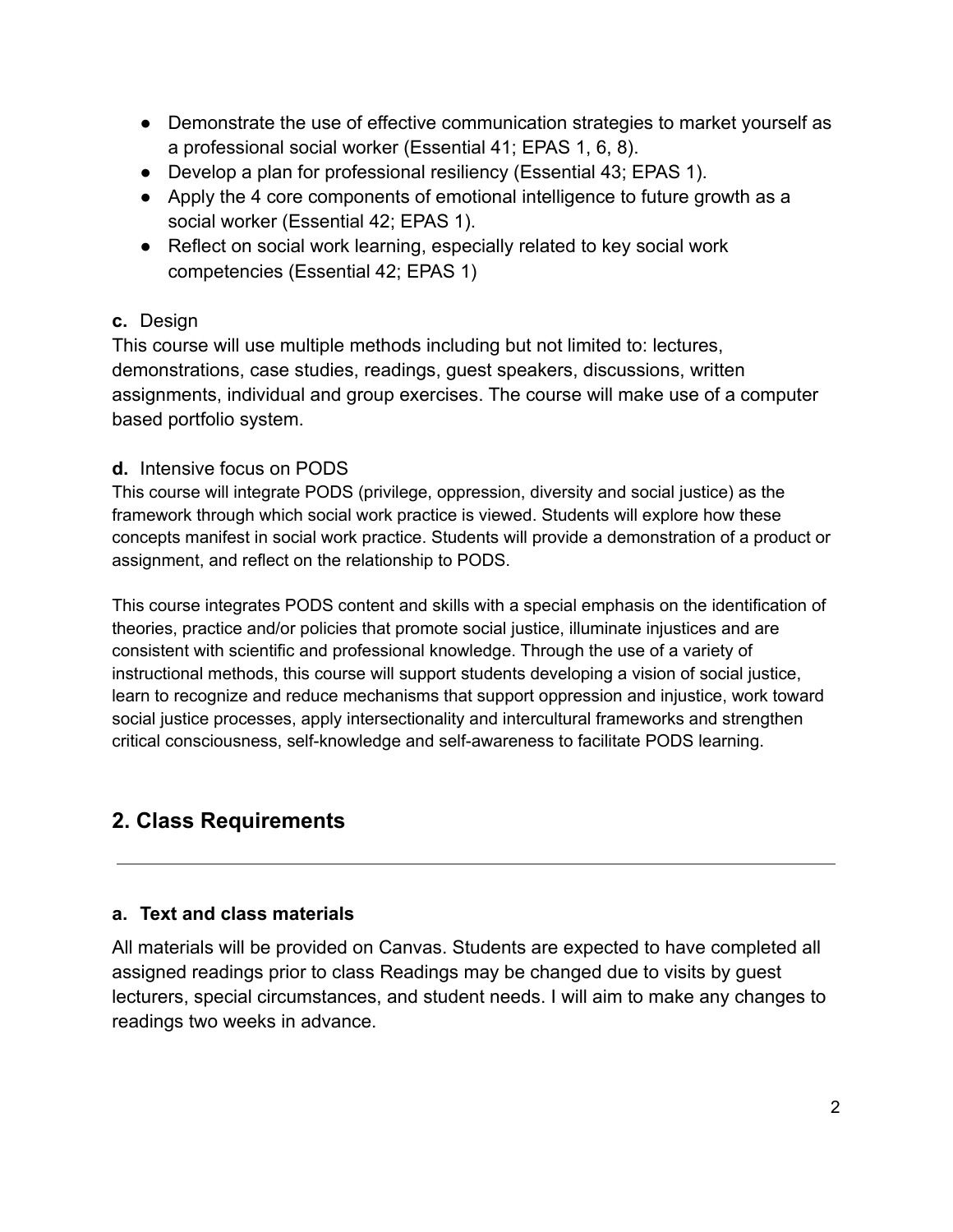## **b. Class schedule**

## **Class 1: Looking Back at your MSW**

- **Review: CSWE [Competencies](https://www.cswe.org/getattachment/Accreditation/Accreditation-Process/2015-EPAS/2015EPAS_Web_FINAL.pdf.aspx)** (both for your pathway but also the standards themselves, which are linked from this SSW website page).
- **Review:** SSW Pathway [Competencies](https://ssw.umich.edu/assets/ssw-pathway-competencies/)
- **Review: P.O.D.S. [Capacities](https://umich.instructure.com/courses/457074/files/20635879/download?wrap=1) Checklis[t](https://umich.instructure.com/courses/457074/files/20635879/download?download_frd=1)**
- **Track down and bring**: The "Future Me Letter" you wrote in SW 590
- **Log in and review**: Be sure you can log into your Portfolium portfolio. [Re-watch](https://rise.articulate.com/share/lG-e3Jf7KrzQuaryAQiJVCDJ8mCIR7wP#/) the [captivate](https://rise.articulate.com/share/lG-e3Jf7KrzQuaryAQiJVCDJ8mCIR7wP#/) tutorial as needed.

## **Class 2: Shaping your Professional Brand, Part 1**

- **● Read:** Job Search [Techniques](https://ssw.umich.edu/offices/career-services/job-search-techniques-strategies) & Strategies
- **● Read:** [Resume](https://ssw.umich.edu/offices/career-services/resume-tips) Tips
- **● Read:** Cover [Letter](https://ssw.umich.edu/offices/career-services/cover-letter-tips) Tips
- **● Bring:** Job posting you found & your resume draft (post-class mini-assignments from last week)

## **Class 3: Shaping your Professional Brand, Part 2**

- **Read:** Interview [strategies](https://ssw.umich.edu/offices/career-services/interview-strategies)
- **Read:** [Networking](https://ssw.umich.edu/offices/career-services/networking) techniques and strategies
- **Read:** How to write a [reference](https://www.thebalancecareers.com/how-to-write-a-reference-letter-2064324) letter (you should have read this when completing your reference letter assignment)
- **Bring:** Letter of reference wrote for yourself

## **Class 4: Professional Identity and Professional Resilience**

- **Watch:** TED Talks on [Resilience](https://www.ted.com/search?cat=talks&q=resilience) (pick at least 1, but feel free to explore more!)
- **Explore:** [Self-care](http://socialwork.buffalo.edu/resources/self-care-starter-kit.html) starter kit
- **Read:** 10 lessons in [self-care](http://www.socialworker.com/feature-articles/practice/mindfulness-10-lessons-in-self-care-for-social-workers/) for social workers
- **Read:** Resilience for Social Workers: How To Increase [Flexibility,](https://www.socialworker.com/feature-articles/practice/resilience-for-social-workers-how-to-increase-flexibility-energy-engagement-in-face-of-challenge/) Energy, and [Engagement](https://www.socialworker.com/feature-articles/practice/resilience-for-social-workers-how-to-increase-flexibility-energy-engagement-in-face-of-challenge/) in the Face of Challenge

## **Class 5: Lifelong Learning**

- **Read:** Tips for [mentorship](https://www.forbes.com/sites/laurencebradford/2018/01/31/8-tips-for-an-amazing-mentor-relationship/?sh=1f3db40221e2)
- **Watch:** EMOTIONAL [INTELLIGENCE](https://www.youtube.com/watch?v=Y7m9eNoB3NU)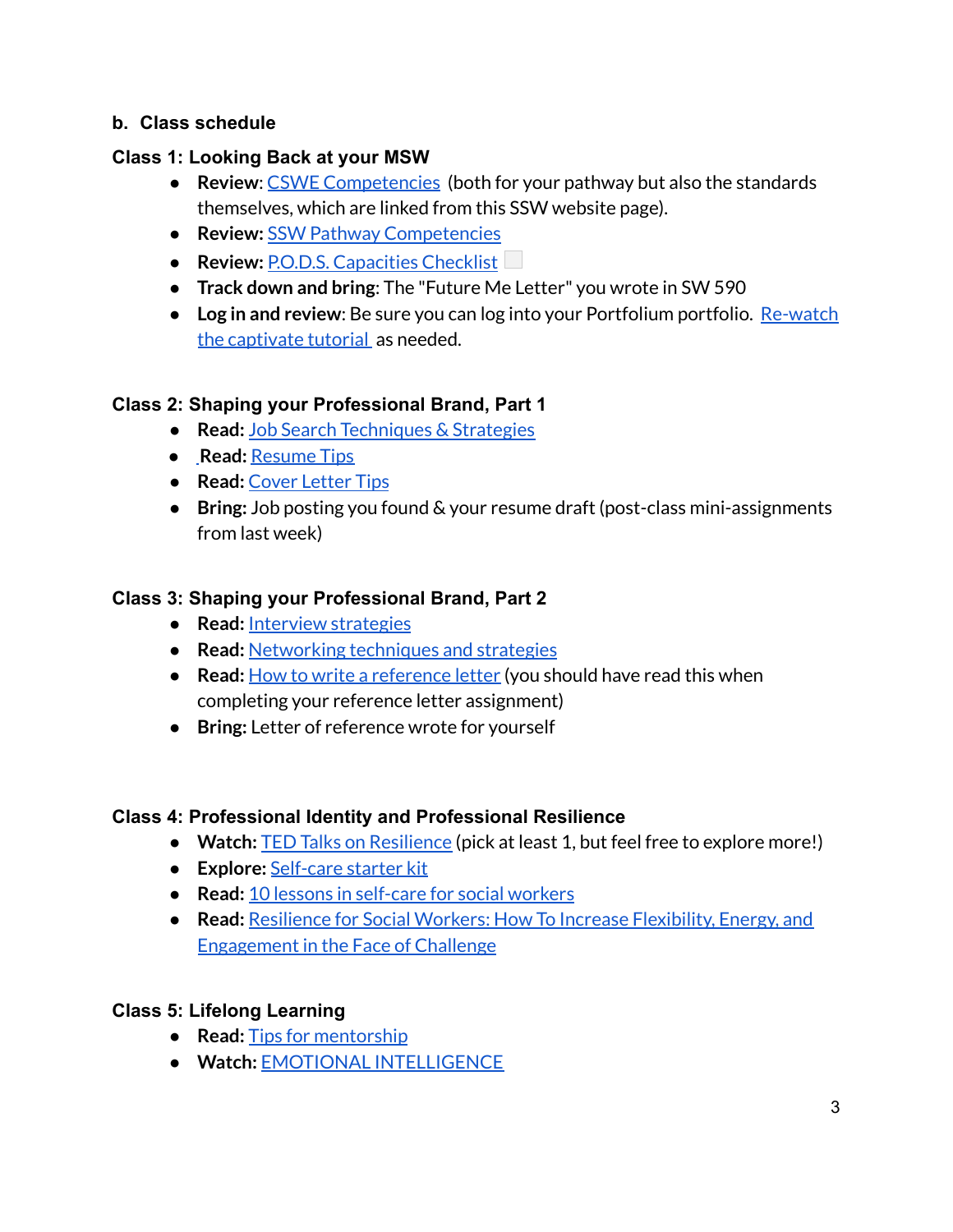- **Read:** [Professional](https://ssw.umich.edu/offices/career-services/licensing-and-exam-preparation) licensing and exam preparation
- **Explore:** resources available from the SSW as you launch your career:
	- U-M SSW [Continuing](https://ssw.umich.edu/offices/continuing-education) Education Website
	- U-M SSW exam [preparation](https://ssw.umich.edu/offices/continuing-education/exam-preparation) course
	- Career Services [Website](https://ssw.umich.edu/offices/career-services)
- **Optional Reading** (especially for those planning to practice outside of Michigan): Social Work Licensure - A [state-by-state](https://www.mswguide.org/licensure/) guide

## **c. Assignments**

Assignment instructions are posted on Canvas in the "Assignments" section.

| ₩<br>Portfolio<br>▼ |                | 40% of Total<br>$+$                                                                  |  |  |
|---------------------|----------------|--------------------------------------------------------------------------------------|--|--|
| X                   | $\mathbb{Z}^2$ | Milestone #1: Upload and Reflect on One Competency<br>Due Jun 8 at 1pm $\mid$ 10 pts |  |  |
| H                   | TP.            | Milestone #2: Update your Portfolio Profile<br>Due Jun 22 at $1pm \,   20$ pts       |  |  |
| Ä                   | 郾              | Milestone #3: Final Portfolio & Competencies<br>Due Jul 20 at 1pm $\vert$ 25 pts     |  |  |

| 45% of Total<br>Ħ.<br>* Ongoing "Mini-Assignments" |   | $\hspace{0.1mm} +$                                      | $\ddot{\cdot}$ |   |
|----------------------------------------------------|---|---------------------------------------------------------|----------------|---|
| Ħ                                                  | 國 | <b>Job Search</b><br>Due May 25 at 1pm $\mid$ 10 pts    | $\checkmark$   |   |
| $\ddot{}}$                                         | 暨 | <b>Resume Draft</b><br>Due May 25 at 1pm $\mid$ 10 pts  | $\checkmark$   |   |
| II                                                 | 國 | <b>Letter of Reference</b><br>Due Jun 8 at 1pm   10 pts | $\checkmark$   | ÷ |
| Ħ                                                  | 國 | <b>Completed Resume</b><br>Due Jun 22 at 1pm   10 pts   |                |   |
| $\ddot{\ddot{\mathrm{}}\mathrm{}}$                 | 國 | <b>Cover Letter</b><br>Due Jun 22 at $1pm \,   10$ pts  |                |   |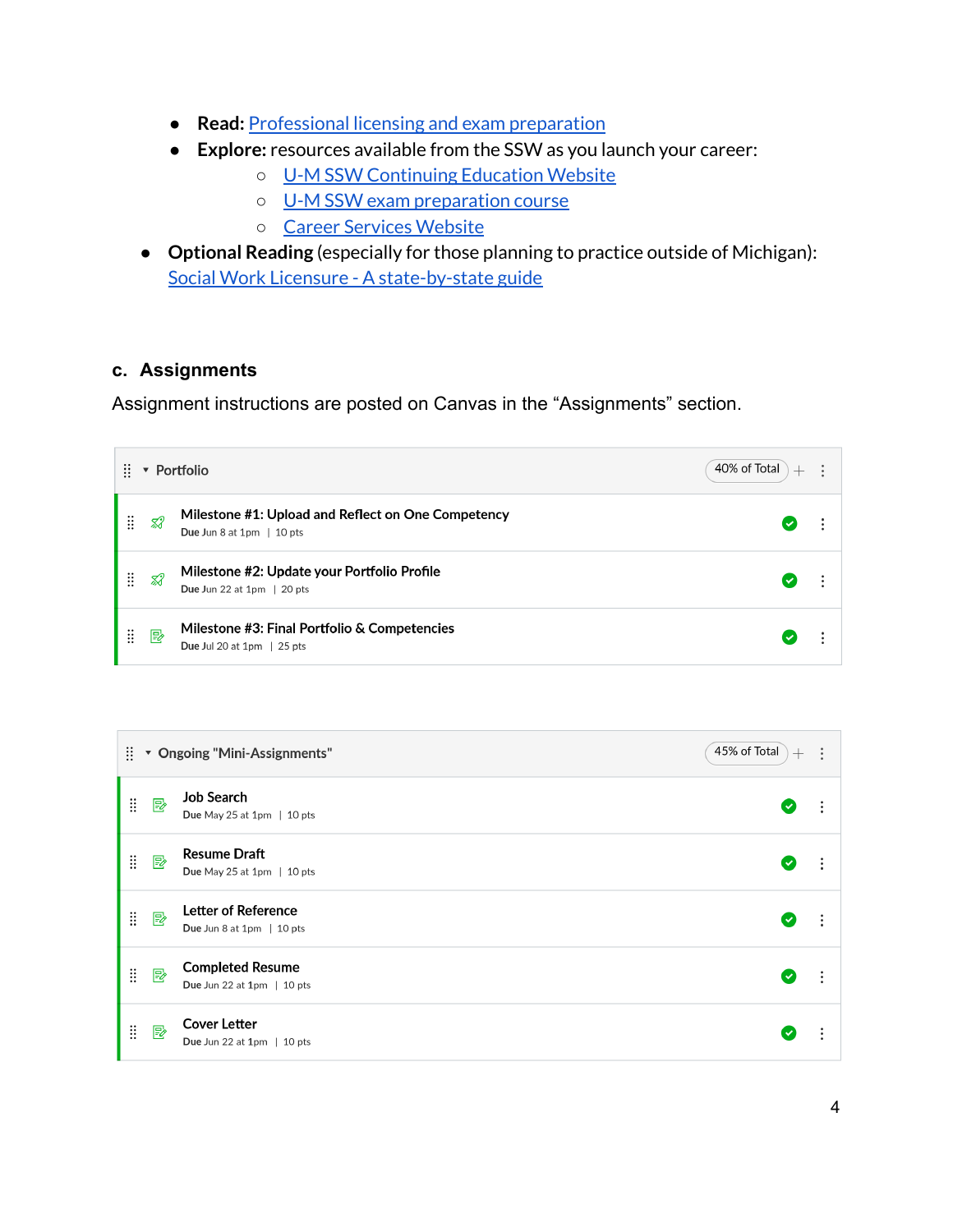|                                                 | 0% of Total<br>▼ CSWE Assessment by Pathway |                                                                                                               |                      |  |
|-------------------------------------------------|---------------------------------------------|---------------------------------------------------------------------------------------------------------------|----------------------|--|
| $\ddot{}}$                                      | $\mathcal{Z}$                               | Interpersonal Practice in Integrated Health: CSWE Assessment<br>50 pts                                        | $\checkmark$         |  |
| Ħ                                               | $\mathcal{R}$                               | <b>Community Change: CSWE Assessment</b><br>50 pts                                                            | $\blacktriangledown$ |  |
| <b>II</b>                                       | $\mathcal{Z}$                               | <b>Global Social Work Practice: CSWE Assessment</b><br>50 pts                                                 | $ \mathbf{v} $       |  |
| Ħ                                               | $\mathbb{Z}^2$                              | Management & Leadership: CSWE Assessment<br>50 pts                                                            | $\sim$               |  |
| <b>II</b>                                       | $\mathcal{R}$                               | Policy & Political Social Work: CSWE Assessment<br>50 pts                                                     | V                    |  |
| Ħ                                               | $\mathbb{X}^2$                              | Program Evaluation & Applied Research: CSWE Assessment<br>50 pts                                              | Ø                    |  |
| <b>II</b>                                       | $\mathbb{Z}^2$                              | <b>Welfare of Children &amp; Families: CSWE Assessment</b><br>50 pts                                          | $\mathbf{v}$         |  |
| Ħ                                               | TP.                                         | Social Work Practice with Older Adults and Families from a Lifespan Perspective: CSWE<br>Assessment<br>50 pts | ✓                    |  |
| 15% of Total<br>Ħ.<br>• Participation<br>$^{+}$ |                                             |                                                                                                               |                      |  |
| <b>II</b>                                       | 垦                                           | Participation<br>20 pts                                                                                       |                      |  |

### **Milestone Assignments**

There are 3 "milestones" related to this assignment. Detailed instructions for each milestone are provided within the Canvas site.

#### Milestone 1

Students have found it helpful to prepare one of the items for their master assignment early. This allows you to get feedback to ensure you are on the right track. For this milestone, you will:

- 1. Review the advanced competencies that link to your [specialized](https://ssw.umich.edu/assets/ssw-pathway-competencies/) pathway
- 2. Select one project/product that you have created while in the MSW program that you think best demonstrates your skill, knowledge, values, etc related to one competency. You will need to upload that project to your portfolio prior to completing this assignment. Instructions on how to update privacy settings and copy a share link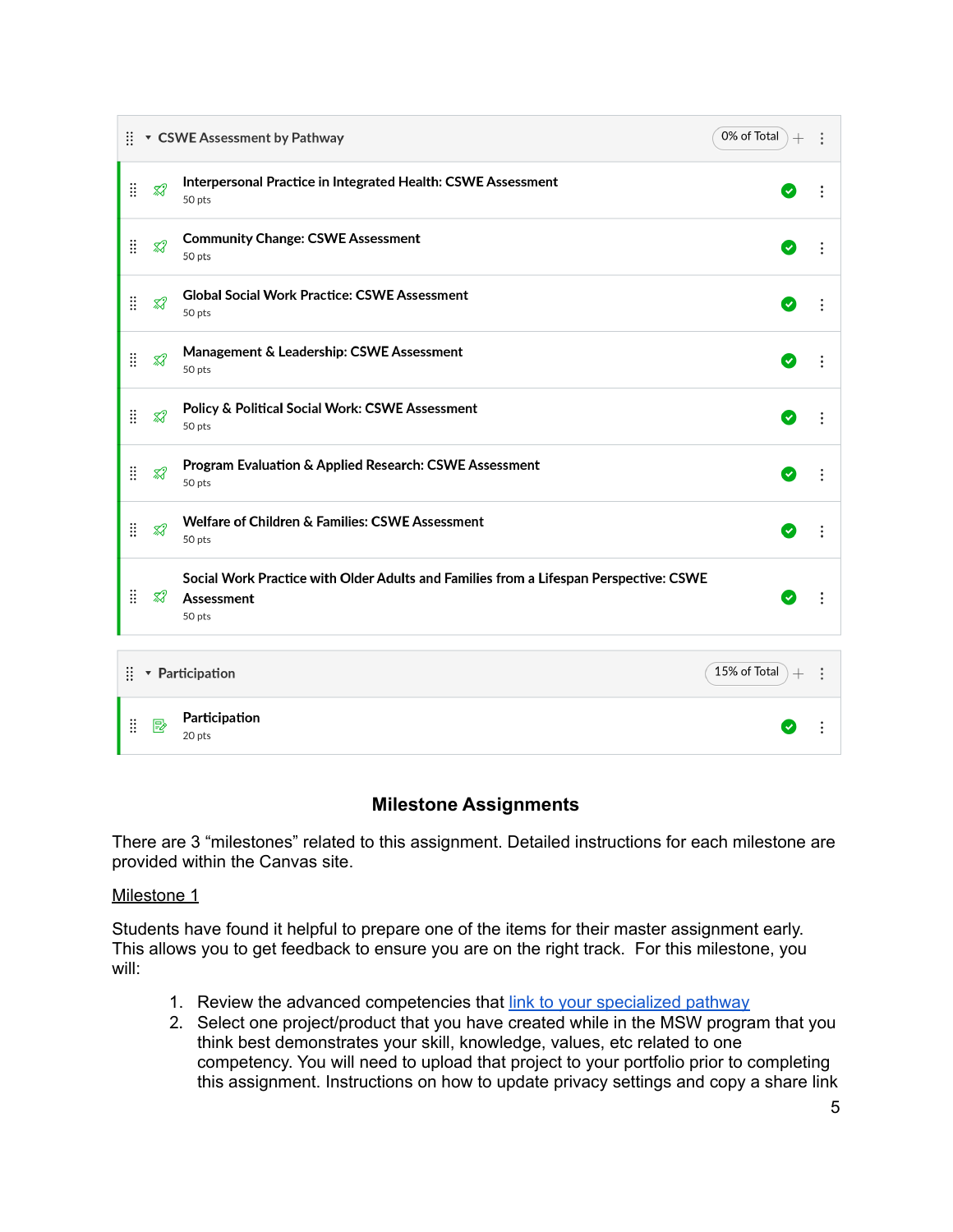for your project link are in the Privacy Settings section of the **SSW [Student](https://rise.articulate.com/share/lG-e3Jf7KrzQuaryAQiJVCDJ8mCIR7wP#/lessons/HXoUpSmDkuKe1P4BHNFR6t5___OHNC2s) Guide to [Portfolium](https://rise.articulate.com/share/lG-e3Jf7KrzQuaryAQiJVCDJ8mCIR7wP#/lessons/HXoUpSmDkuKe1P4BHNFR6t5___OHNC2s)**.

3. Write a 2-4 paragraph description for your chosen competency. The paragraphs will clearly and thoroughly: 1) summarize and describe your project, including your specific tasks in the creation of the project, and 2) describe how this project demonstrates your attainment of the competency. This description should help the reader see a clear connection between your project and the competency you've selected. **Tip:** To better connect your paragraph description with the competency, use specific language from the competency statement throughout your paragraphs.

#### Milestone 2

For this milestone, you will complete the profile section of your Portfolium portfolio ([review](https://rise.articulate.com/share/lG-e3Jf7KrzQuaryAQiJVCDJ8mCIR7wP#/) tutorial as [needed\)](https://rise.articulate.com/share/lG-e3Jf7KrzQuaryAQiJVCDJ8mCIR7wP#/). There is a great deal of information you can provide, but at a minimum, here you should provide:

- 1. **Your Introduction.** When completing this section, keep in mind that this is often the first thing someone will review when reading your portfolio. Consider: How do you want to introduce yourself to your audience?
- 2. **Education**. Add any relevant degrees and education.
- 3. **Work experience**. Include any prior work experience you would like to showcase in your portfolio.

When you are ready to submit, you may enter the URL for your portfolio through this quiz.

#### Milestone 3

This end of program assessment was designed to assess your learning of the 9 competencies required by the Council on Social Work Education (CSWE) plus our School's added priority of P.O.D.S. (privilege, oppression, diversity, and social justice). For each of the ten items (9 competencies + P.O.D.S), you will submit, by link, a project/product that you created that demonstrates your competency. Projects can be things you've created in class or in field. The key is that the instructor must be able to use them to assess your level of proficiency with that competency. Examples of projects could include (but are not limited to):

- papers
- presentations
- grants
- reports
- data visualizations

Instructions on how to update privacy settings and copy a share link for your project link are in the Privacy Settings section of the SSW Student Guide to Portfolium (Links to an external site.). In addition, you will complete a description of how the projects/artifact demonstrates your understanding or implementation of that competency. Additional assignment details are provided at the links below.

You will provide at least 5 different projects/products. That is, one project can be used to demonstrate more than one competency.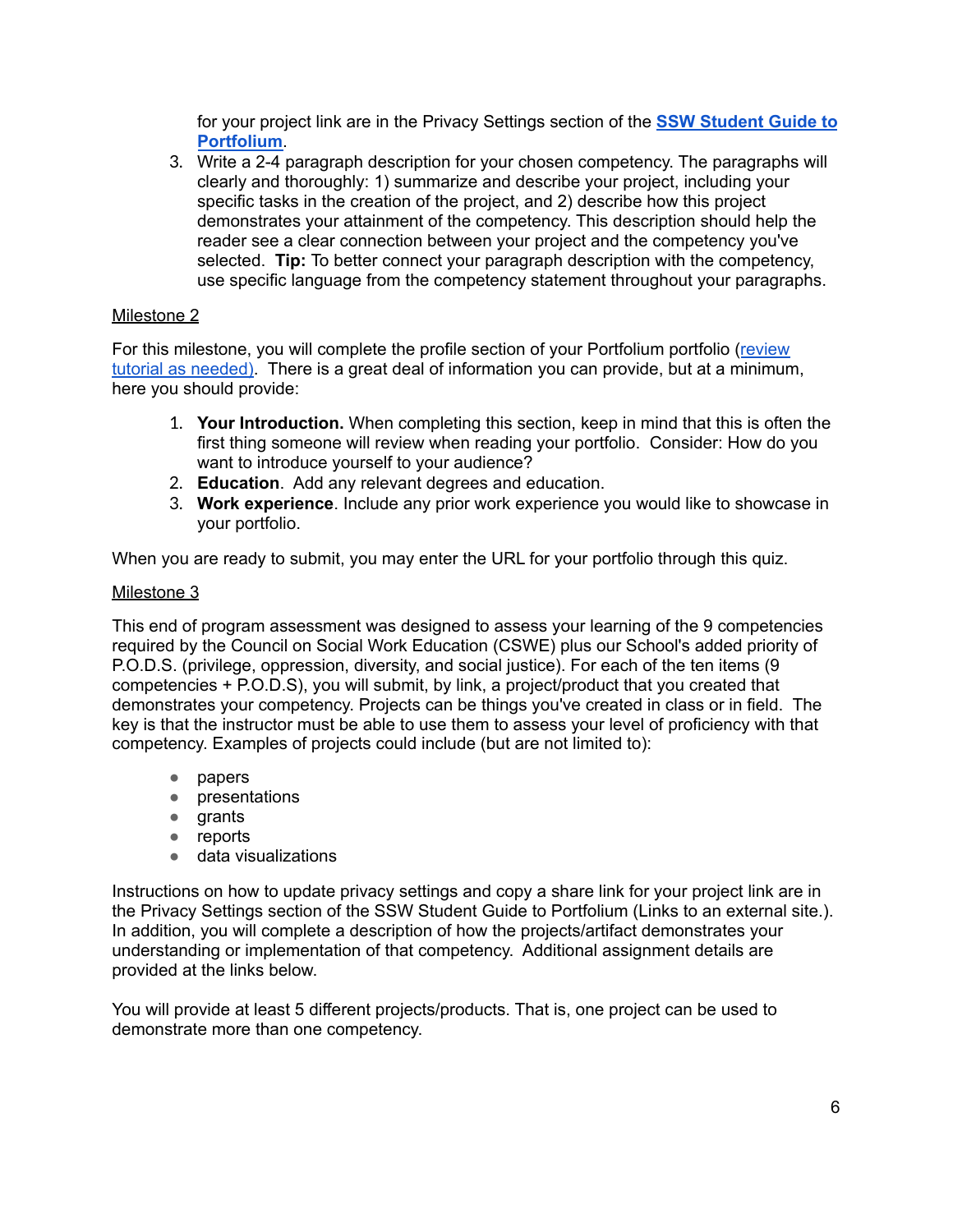Please be sure that you are removing any and all identifying information from your projects. As an additional level of protection, you might consider sharing certain projects only with your instructor and removing them once your grade has been provided.

You must complete the assignment that corresponds with your specific pathway. You can access your pathway-specific assignment with the correct link on the Canvas site.

#### **Mini-Assignments**

There are a series of "mini-assignments" related to this assignment grouping. Detailed instructions for each milestone are provided within the Canvas site.

#### Job search

Review social work position/job postings using a job search site of your choice. Select one position posting for which you would be interested in applying. Upload the posting to Canvas AND bring a paper copy to class.

#### Resume Draft

Upload your current resume draft. There is no need to do a lot of work yet, though you might want to update a few quick things. Next week, we will be discussing resumes and getting feedback on yours, so this assignment is designed (mostly!) to get you to locate yours and take a look at it - especially if you haven't looked in a while.

#### Letter of Reference

Complete a **Letter of Reference** for yourself. Imagine your field instructor and/or field faculty is providing a letter of reference. Write this letter as if it is coming from that person.

- Include behavioral examples of skills or qualities you highlight.
- Focus on the skills you think could be most transferable to your desired work setting.
- Focus on highlighting the things you think you are best at and that you believe your letter writer could articulate
- Use this article to give you guidance: How to write a [reference](https://www.thebalancecareers.com/how-to-write-a-reference-letter-2064324) letter

Upload your letter to canvas AND bring a paper copy to class.

#### Completed Resume

Make edits to your resume based on the lesson last session and the feedback you received. Upload a complete and polished resume to Canvas.

Optional: You may opt to also upload a revised resume to your Portfolium portfolio. Remember, upload the document to Portfolium as a PDF to avoid the system pulling your work history and duplicating what you may have already created.

#### Cover Letter

Draft a sample cover letter that highlights your strengths. Write the cover letter as if you are applying to the job for which you submitted the job [posting](https://umich.instructure.com/courses/482850/assignments/1371185) (for the Job Search [mini-assignment\).](https://umich.instructure.com/courses/482850/assignments/1371185) Upload the cover letter to Canvas.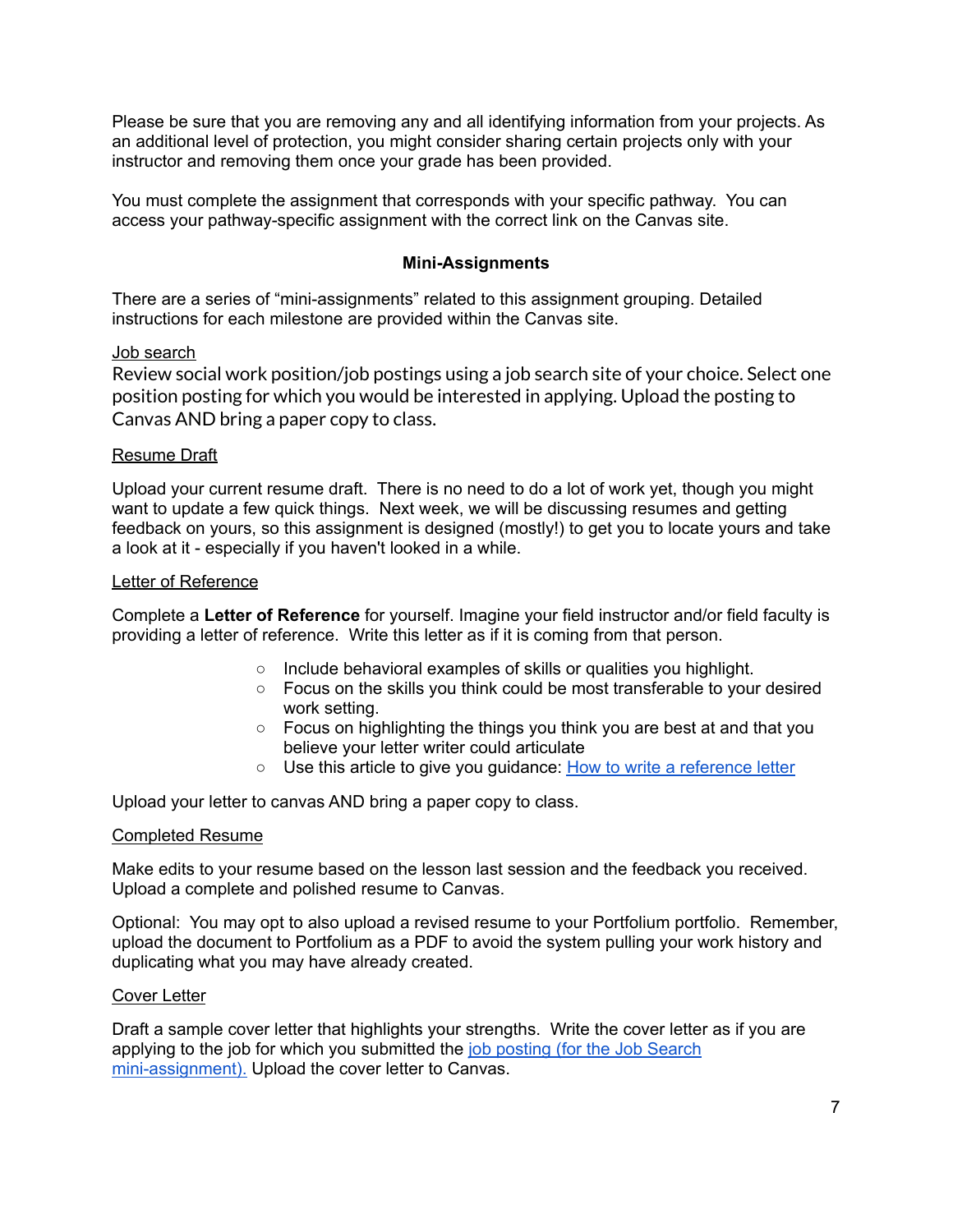## **d. Attendance and class participation**

Both class attendance and active purposeful participation in class discussion and activities are paramount for the successful completion of this course.

## **e. Grading**

Please review the MSW Student Guide policies on Grades in [Academic](http://ssw.umich.edu/msw-student-guide/chapter/1.08/grades-in-academic-courses-and-in-field-instruction) Courses and in Field [Instruction](http://ssw.umich.edu/msw-student-guide/chapter/1.08/grades-in-academic-courses-and-in-field-instruction) as well as Student Grievance [procedures](http://ssw.umich.edu/msw-student-guide/chapter/1.18/student-grievances).

This course is graded as Satisfactory/Unsatisfactory (S/U). Students must earn 70% or higher to receive an S.

## **f. Class Recording and Course Materials**

Audio and video recording of in-class lectures and discussions is prohibited without the advance written permission of the instructor. Students with an approved accommodation from the Office of Services for Students with Disabilities permitting the recording of class meetings must present documentation to the instructor in advance of any recording being done. The instructor reserves the right to disallow recording for a portion of any class time where privacy is a special concern. If the instructor chooses to record a class, they will decide which classes, if any, are recorded, what portion of each class is recorded, and whether a recording is made available on the course management website. On days when classes are recorded, students will be notified a recording is occurring. Class recordings and course materials may not be reproduced, sold, published or distributed to others, in whole or in part, without the written consent of the instructor.]

## **g. COVID-19 Statement**

For the safety of all students, faculty, and staff on campus, it is important for each of us to be mindful of safety measures that have been put in place for our protection. By returning to campus, you have acknowledged your responsibility for protecting the collective health of our community. Your participation in this course on an in-person/hybrid basis is conditional upon your adherence to all safety measures mandated by the state of Michigan and the University, including maintaining physical distancing of six feet from others, and properly wearing a face covering in class. Other applicable safety measures may be described in the [Wolverine Culture of Care](https://campusblueprint.umich.edu/uploads/Wolverine_Culture_of_Care%20sign_8.5x11_UPDATED_071520.pdf) and the [University's Face Covering Policy for COVID-19.](http://ehs.umich.edu/wp-content/uploads/2020/07/U-M-Face-Covering-Policy-for-COVID-19.pdf) Your ability to participate in this course in-person/hybrid may be impacted by failure to comply with campus safety